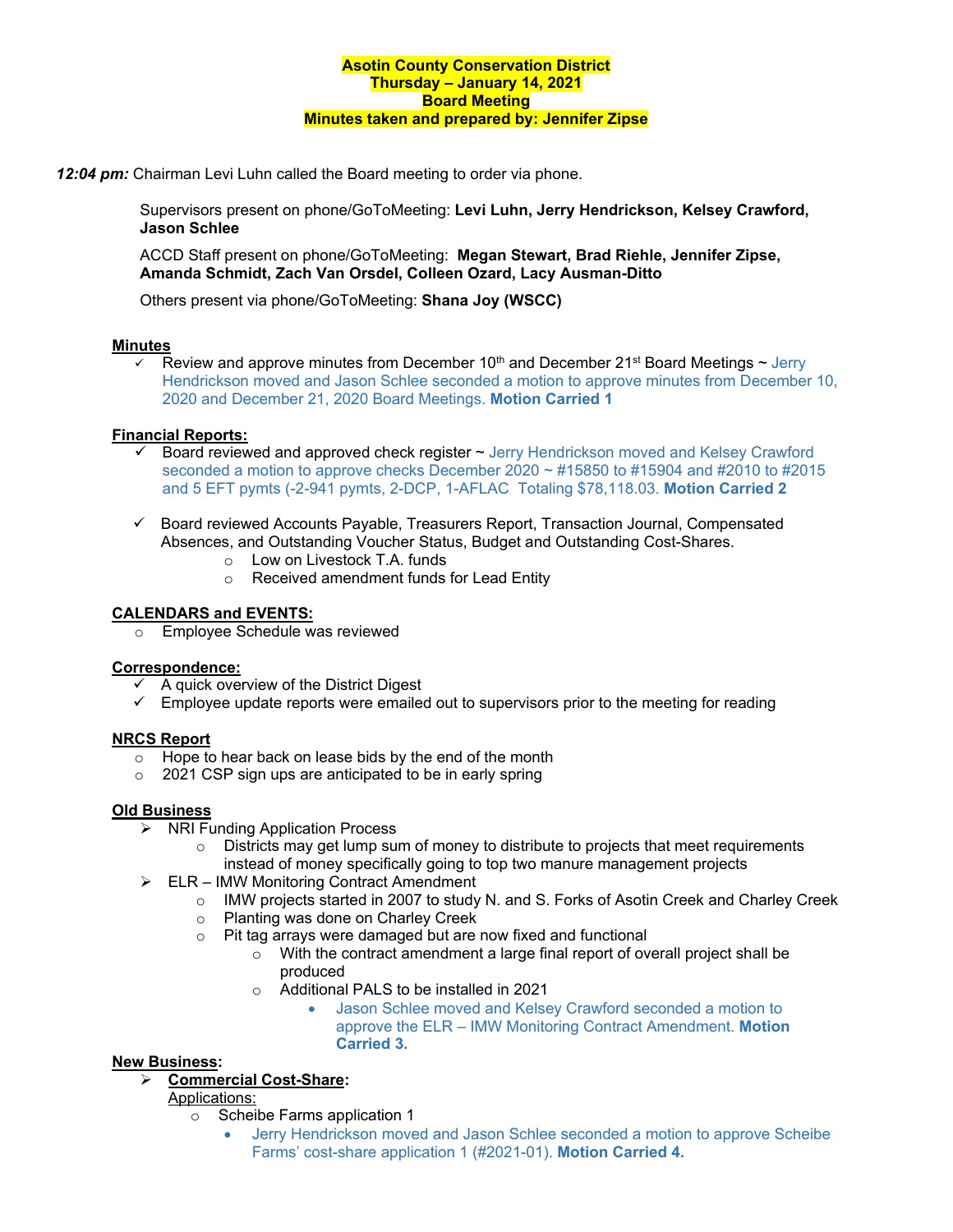o Scheibe Farms application 2

• Kelsey Crawford moved and Jason Schlee seconded a motion to approve Scheibe Farms' cost-share application 2 (#2021-02). **Motion Carried 5.**

#### Revisions:

- $\checkmark$  Scheibe Farms 2017-02
	- Jerry Hendrickson moved and Jason Schlee seconded a motion to postpone making a decision on Scheibe Farms' (2017-02) pending clarification on NRCS' cost-share amount. **Motion Carried 6**.
- $\checkmark$  Scheibe Farms 2020-22
	- Kelsey Crawford moved and Jerry Hendrickson seconded a motion to approve Scheibe Farms' 2020-22 cost-share revision. **Motion Carried 7.**

### Extensions:

- $\checkmark$  Scheibe Farms 2020-21
	- Jerry Hendrickson moved and Jason Schlee seconded a motion to approve Scheibe Farms' 2020-21 cost-share be extended to March 4, 2021. **Motion Carried 8**.
- $\checkmark$  Scheibe Farms 2012-29, 2015-18, 2019-15
	- Jerry Hendrickson moved and Jason Schlee seconded a motion to approve Scheibe Farms' 2012-29, 2015-18, 2019-15 final cost-share extension for the sediment basins to October 15, 2021. **Motion Carried 9.**
- $\checkmark$  Nathan Scheibe 2019-18
	- Jerry Hendrickson moved and Kelsey Crawford seconded a motion to approve Nathan Scheibe's 2019-18 cost-share extension for a sediment basin to October 15, 2021. **Motion Carried 10**.

# **Non-Commercial:**

- $\checkmark$  Michael Odom
	- Kelsey Crawford moved and Jason Schlee seconded a motion to approve Michael Odom's cost-share (#2020-32). **Motion Carried 11.**

# **Conservation Plans**

# Revisions:

- $\checkmark$  Scheibe Farms CCRP CN 11045
	- Jerry Hendrickson moved and Kelsey Crawford seconded a motion to approve Scheibe Farms' CCRP CN 11045 conservation plan revision and authorized Megan Stewart to sign on behalf of the District. **Motion Carried 12.**
- $\checkmark$  Dodd Farms CCRP CN 11046
	- Jerry Hendrickson moved and Kelsey Crawford seconded a motion to approve Dodd Farms' CCRP CN 11046 conservation plan revision and authorized Megan Stewart to sign on behalf of the District. **Motion Carried 13.**

# **CREP Inspection Report & Maintenance Plans:**

- Appleford Farms CREP CN 11029 Postponed until next meeting for review and motion
- $\checkmark$  Thiessen Ranch CREP CN 11033 Postponed until next meeting for review and motion
- $\checkmark$  2021 Election Resolution
	- o Reviewed resolution language
	- o Mail in only election due to COVID restrictions
	- o March 18, 2021 is the election deadline
		- Jerry Hendrickson moved and Kelsey Crawford seconded a motion to approve the 2021 election resolution. **Motion Carried 14**.
- $\checkmark$  Annual Meeting
	- o There will be no in-person annual meeting
	- o A written update/report will be sent out in March
- $\checkmark$  Equipment Purchase
	- o Lap top and docking station is needed due to Surface failure
		- Kelsey Crawford moved and Jerry Hendrickson seconded a motion to approve the purchase of a new laptop and docking station. **Motion Carried 15.**
- $\checkmark$  BPA Project Review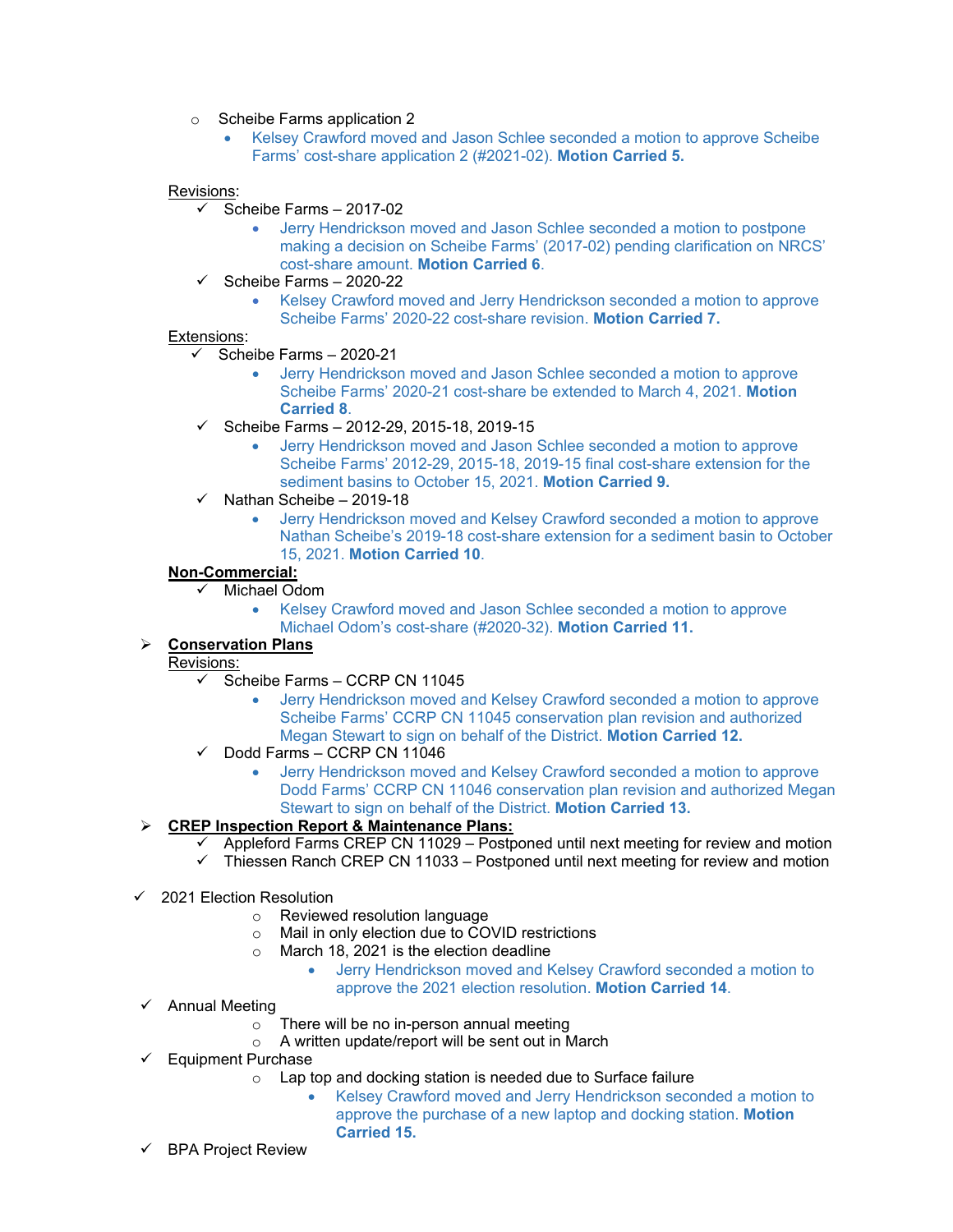- o Last review was in 2013
- $\circ$  Megan will be submitting a proposal, putting on a possible tour, and then projects will go to a council for review
- o Funding remains in place until the review council makes suggestions (if any) on projects and assessments that have been completed
- $\checkmark$  Applicant Resolution/Authorization 2021 SRFB Application Form
	- A requirement to apply for RCO grants
		- Cougar Creek fish barrier removal
		- 4-O project
	- o Authorizes specific ACCD staff to sign and do admin. work
		- Kelsey Crawford moved and Jerry Hendrickson seconded a motion to approve submitting the applicant resolution/authorization – 2021 SRFB application form. **Motion Carried 16.**
- $\checkmark$  PA 06 Design Contract Alta Science and Engineering
	- o Alta was awarded the bid for the design of the project
		- Jason Schlee moved and Kelsey Crawford seconded a motion to approve the contract with Alta Science and Engineering for the PA 06 Design and authorize Megan Stewart to sign on behalf of the District. **Motion Carried 17.**
- $\checkmark$  Outreach Products Contract Advantage Advertising
	- $\circ$  Produce up to a 4 minute video on the PALS instreams
	- o 1 flyer and 1 brochure to be designed
	- $\circ$  NTE \$4,850
		- Jerry Hendrickson moved and Kelsey Crawford seconded a motion to approve the contract with Advantage Advertising and authorize Megan Stewart to sign on behalf of the District. **Motion Carried 18**.

#### *2:10 Executive Session:* Approx. 30 minutes

RCW  $42.30.110(1)(g)$  –To review the performance of a public employee – A separate phone line was activated for Board Members. Due to technical difficulties, executive session began at 2:25 pm. Executive session was extended for an additional 15 minutes.

#### **Board Reconvened at 3:14 p.m.**

#### **Public Comment:** None

There being no further business, the meeting was adjourned at **3:14 p.m.** by Chairman Levi Luhn.

### **Review of Motions:**

- **1.** Jerry Hendrickson moved and Jason Schlee seconded a motion to approve minutes from December 10, 2020 and December 21, 2020 Board Meetings. **Motion Carried 1**
- **2.** Jerry Hendrickson moved and Kelsey Crawford seconded a motion to approve checks December 2020 ~ #15850 to #15904 and #2010 to #2015 and 5 EFT pymts (-2-941 pymts, 2-DCP, 1-AFLAC Totaling \$78,118.03. **Motion Carried 2**
- **3.** Jason Schlee moved and Kelsey Crawford seconded a motion to approve the ELR IMW Monitoring Contract Amendment. **Motion Carried 3.**
- 4. Jerry Hendrickson moved and Jason Schlee seconded a motion to approve Scheibe Farms' costshare application 1 (#2021-01). **Motion Carried 4.**
- 5. Kelsey Crawford moved and Jason Schlee seconded a motion to approve Scheibe Farms' costshare application 2 (#2021-02). **Motion Carried 5.**
- 6. Jerry Hendrickson moved and Jason Schlee seconded a motion to postpone making a decision on Scheibe Farms' (2017-02) pending clarification on NRCS' cost-share amount. **Motion Carried 6**.
- 7. Kelsey Crawford moved and Jerry Hendrickson seconded a motion to approve Scheibe Farms' 2020-22 cost-share revision. **Motion Carried 7.**
- 8. Jerry Hendrickson moved and Jason Schlee seconded a motion to approve Scheibe Farms' 2020-21 cost-share be extended to March 4, 2021. **Motion Carried 8**.